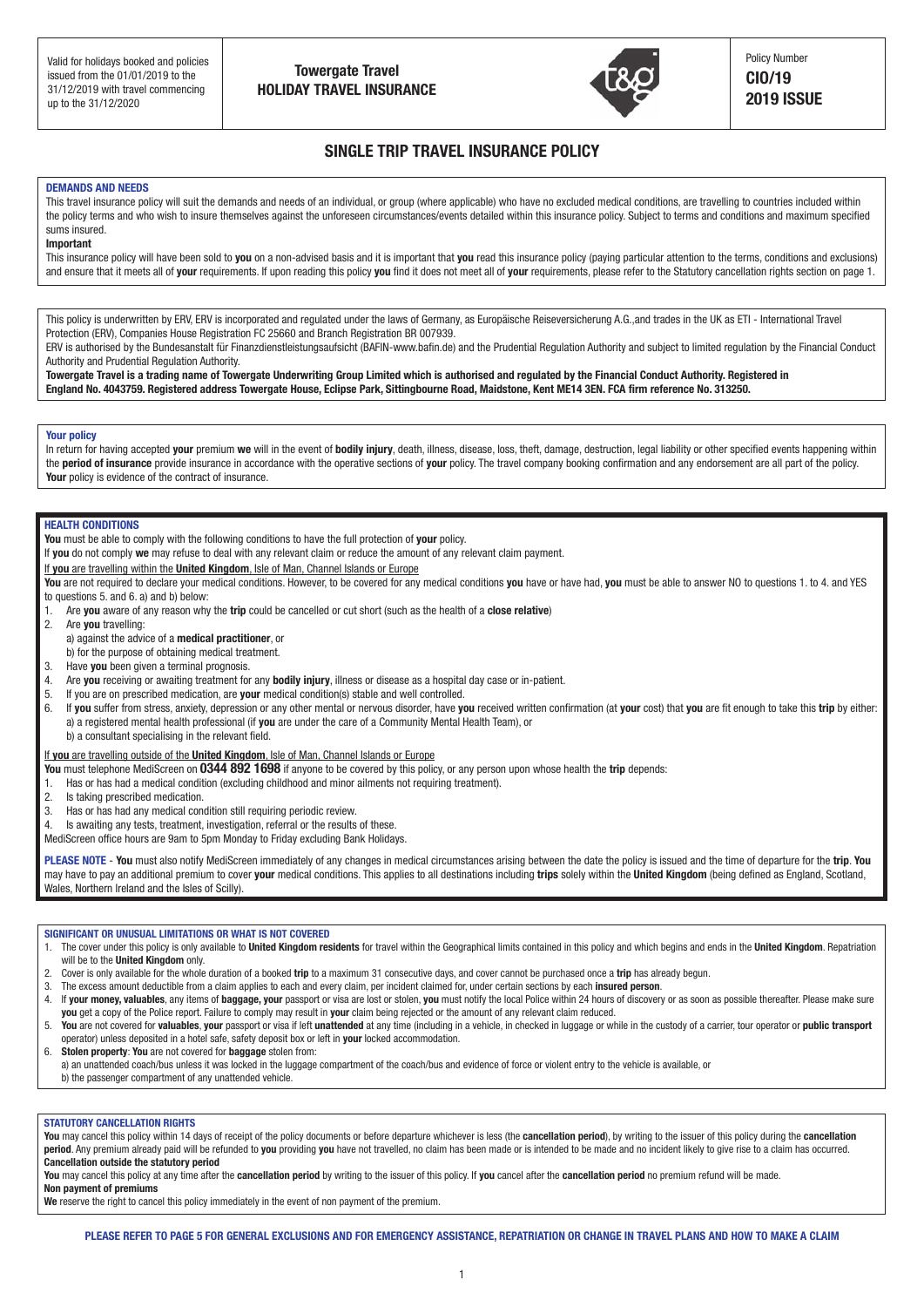#### **DEFINITIONS**

These definitions apply throughout **your** policy wording. Where the following words and phrases appear in this policy they will appear in bold and will always have these meanings. **We** have listed the definitions alphabetically.

**Baggage Your** suitcases (or similar luggage carriers) and their contents usually taken on a **trip**, together with the articles purchased, worn or carried by **you** for individual use during **your trip** (including golf equipment), but excluding **valuables** and **money**.

**Bodily injury** An identifiable injury caused solely and directly by sudden, unexpected, external and visible means including injury as a result of unavoidable exposure to the elements.

**Close business associate** Any person whose absence from business for one or more complete days at the same time as **you**r absence prevents the effective continuation of that business.

**Close relative** Mother, father, sister, brother, wife, husband, fiance(e), common-law spouse (including their immediate relatives), partner, daughter, son, grandparent, grandchild, parent-in-law, daughterin-law, son-in-law, sister-in-law, brother-in-law, step-parent, step-child, step-brother or step-sister, foster child and legal guardian.

#### **Curtail/Curtailment** Either:

- a) **you** abandoning or cutting short the **trip** after **you** leave **your home** by direct early return to **your home**, in which case claims will be calculated from the day **you** returned to **your home** and based on the number of complete days of **your trip you** have not used, or
- b) **you** attending a hospital as an in-patient or being confined to **your** accommodation within or outside the **United Kingdom** during a **trip** due to compulsory quarantine or on the orders of a **medical practitioner**, in either case for a period in excess of 48 hours. Claims will be calculated from the day **you** were admitted to hospital or confined to **your** accommodation and based on the number of complete days for which **you** were hospitalised, quarantined or confined to **your** accommodation. Curtailment claims under paragraph b) will only be paid for the ill/injured/quarantined/ confined **insured person**, but where **we** or Towergate Assistance agree for another **insured person** (including any children travelling with them) to stay with **you**, **we** will also pay for that **insured person's** proportion only of any travel and accommodation costs and expenses they have incurred, but not used by remaining with **you**.

#### **Home Your** residential address in the **United Kingdom**.

**Loss of one of more limbs** Loss by permanent severance of an entire hand or foot, or the total, complete and permanent loss of use of an entire hand or foot.

**Loss of sight** The complete and irrecoverable loss of sight which shall be considered as having occurred:

- a) in both eyes if **your** name is added to the Register of Blind Persons on the authority of a fully qualified ophthalmic specialist and
- b) in one eye if the degree of sight remaining after correction is 3/60 or less on the Snellen scale

(which means only seeing at 3 metres what **you** should see at 60 metres). **Medical practitioner** A registered practising member of the medical profession who is not related to **you** or any person with whom **you** are travelling.

**Money** Cash, bank or currency notes and coins in current use, cheques, postal and money orders, travel tickets, pre-paid coupons or vouchers, event and entertainment tickets and lift passes (in respect of winter sports **trips** where the appropriate premium has been paid) held by **you** for social, domestic and pleasure purposes.

**Period of insurance** From the date of departure to the date of return as shown on the travel company booking confirmation other than for cancellation which applies from the date of booking and terminates on the date of departure as shown on the booking confirmation. The period of insurance is automatically extended free of charge for the period of the delay in the event that **your** return to the **United Kingdom** is unavoidably delayed due to an event insured by this policy.

**Permanent total disablement** Total and permanent disability which medical evidence confirms will prevent **you** from undertaking any relevant occupation.

**Public transport** Any publicly licensed aircraft, sea vessel, train, coach, taxi, bus or tram on which **you** are booked or had planned to travel.

**Redundancy** Any person being declared redundant who has been employed for 2 continuous years with the same employer at the time of being made redundant.

**Ski equipment** Skis, ski boots, ski poles and snowboards.

**Terrorism** An act, including but not limited to the use of force or violence and/or the threat thereof, of any person or group(s) of persons, whether acting alone or on behalf of or in connection with any organisation(s) or governments, committed for political, religious, ideological or similar purposes including the intention to influence any government and/or to put the public, or any section of the public, in fear.

**Trip(s)** Any holiday, business or pleasure **trip** or journey made by **you** which begins and ends in the **United Kingdom** during the **period of insurance** but excluding one way **trips** or journeys.

**Unattended** When **you** are not in full view of and not in a position to prevent unauthorised interference with **your** property or vehicle.

**United Kingdom** England, Scotland, Wales, Northern Ireland and the Isles of Scilly.

**United Kingdom residents** Any person who is staying in or has lived in the **United Kingdom** for more than 12 months, or if studying or working in the **United Kingdom** for more than 6 months.

**Valuables** Jewellery, gold, silver, precious metal or precious or semiprecious stone articles, watches, furs, cameras, camcorders, portable satellite navigation systems, photographic, audio, video, computer, television and telecommunications equipment and other electronic entertainment devices (including but not limited to mobile phones, MP3 or 4 players, tablets, ebooks, CD's, DVD's, tapes, films, cassettes, cartridges and headphones) computer games and associated equipment, telescopes and binoculars.

**We/Our/Us/Ourselves** – ETI-International Travel Protection, the United Kingdom branch of Europäische Reiseversicherung (ERV) (in the Legal costs and expenses section **we, our, us** refers to DAS Legal Expenses Insurance Company Limited).

You/Your/Yourself/Insured person - Any person named on the travel company booking confirmation who is eligible to be insured and for whom a premium has been paid.

#### **GEOGRAPHICAL LIMITS**

Area A - **United Kingdom** (please see definition above).

Area B - Channel Islands and the Isle of Man.

Area C - Europe includes Republic of Ireland, Commonwealth of Independent States (west of the Ural Mountains), islands in the Mediterranean, Morocco, Algeria, Tunisia, Turkey, the Canary Islands, Madeira, Iceland and the Azores.

#### **EUROPEAN HEALTH INSURANCE CARD (EHIC)**

If **you** are travelling within the European Union (EU), the European Economic Area (EEA) or Switzerland **you** should obtain a free European Health Insurance Card (EHIC). **You** can apply either online at www.ehic.org.uk or by telephoning **0300 330 1350**.

This will entitle **you** to get **free or reduced cost** medical treatment in state medical centres and hospitals. **You** are therefore advised to make use of these rather than private facilities. **SECTION 1 – CANCELLATION**

#### **What is covered**

**We** will pay **you** up to £2,000 for **trips** to the **United Kingdom**, Channel Islands, Isle of Man and Europe for the unused proportion of any travel and accommodation costs or prepaid non-refundable expenses which **you** have paid or legally have to pay if cancellation of the **trip** is necessary and unavoidable as a result of any of the following events:

- 1. The death, **bodily injury**, illness, disease, or complications arising as a direct result of pregnancy of:
	- a) **you**
	- b) any person who **you** are travelling or have arranged to travel with c) any person who **you** have arranged to stay with
	- c) any person who **you** have arranged to stay with<br>d) **vour close relative**
	- d) **your close relative** e) **your close business associate**.
- 2. **You** or any person who **you** are travelling or have arranged to travel with being quarantined, called as a witness at a Court of Law or for jury service attendance.
- 3. **Redundancy** of **you** or any person who **you** are travelling or have arranged to travel with which qualifies for payment under current **United Kingdom** redundancy payment legislation, and at the time of booking the **trip** there was no reason to believe anyone would be made redundant.
- You or any person who you are travelling or have arranged to travel with, are a member of the Armed Forces, Territorial Army, Police, Fire, Nursing or Ambulance Services or employees of a Government Department and have **your**/their authorised leave cancelled or are called up for operational reasons, provided that the cancellation could not reasonably have been expected at the time when **you** purchased this insurance or at the time of booking any **trip**.
- 5. The Police or other authorities requesting **you** to stay at **your home** due to serious damage to **your home** caused by fire, aircraft, explosion, storm, flood, subsidence, fallen trees, collision by road vehicles, malicious people or theft.

## **Special conditions relating to claims**

1. If **you** fail to notify the travel agent, tour operator or provider of accommodation and/or transport as soon as **you** find it necessary to cancel the **trip**, **our** liability will be restricted to the cancellation charges that would have applied if a delay had not occurred.

### **What is not covered**

- 1. The first £50 (reduced to £12.50 for loss of deposit in the **United Kingdom**, Channel Islands, Isle of Man, Republic of Ireland and £20 for Europe) of each and every claim, per incident claimed for, under this section by each **insured person**.
- 2. Any claims on medical grounds where **you** fail to provide a medical certificate or other suitable evidence from a **medical practitioner** of the need to cancel the **trip**.

3. Anything arising directly or indirectly from:

- a) **your** reluctance to travel or financial reasons other than involuntary **redundancy**.
- b) circumstances known to **you** before **you** booked **your trip** or purchased this insurance which could reasonably have been expected to lead to cancellation of the **trip**.
- c) bankruptcy or liquidation of any travel agent, tour operator, **public transport** provider or transportation company.<br>
d) the tour operator or anyon
- d) the tour operator or anyone **you** have made travel or accommodation arrangements with failing to provide such arrangements.
- e) being called as an expert witness or where normal employment would require **your** attendance at a court of law.<br> $f(x) = \frac{1}{2} \pi x^2$
- **your** failure to obtain the required passport or visa.
- g) regulations set by the government of any country.
- 4. Any claims for costs related to pregnancy or childbirth unless the claim is certified by a **medical practitioner** as necessary due to complications of pregnancy and childbirth.
- 5. Anything mentioned in the General exclusions on page 5. **You** should also refer to the Health conditions on page 1.

#### **SECTION 2 – TRAVEL DELAY**

**What is covered**

**We** will pay **you** either:

- 1. A benefit of £10 for the first full 3 hours **you** are delayed and £10 for each full 3 hours delay after that, up to a total payment of £60 within England, Scotland and Wales provided **you** eventually travel, or
- 2. A benefit of £20 for the first full 12 hours **you** are delayed and £10 for each full 12 hours delay after that, up to a total payment of £60 outside of England, Scotland and Wales provided **you** eventually travel, or
- 3. Up to the amount under Section 1 Cancellation, if you choose to abandon the trip before departure from the **United Kingdom** after the first full 12 hours **you** are delayed and no alternative form of transport is offered within that period

if the **public transport** on which **you** are booked to travel from or to the **United Kingdom** (including for residents of Northern Ireland any departure point in the Republic of Ireland) is cancelled and/or unavoidably delayed for more than 12 hours beyond the scheduled time of departure as a result of failure or disruption of the **public transport**.

- **Special conditions relating to claims**<br>**1.** You must check in according to the
- 1. **You** must check in according to the itinerary given to **you** unless **your** tour operator or travel company has asked **you** not to travel to the departure point.
- 2. **You** must obtain written confirmation from the **public transport** provider stating the period and the reason for the cancellation and/or delay.

## **What is not covered**

- 1. The first £50 per incident claimed for, under subsection 3. of What is covered by each **insured person**.
- 2. Any claims arising from withdrawal from service temporarily or otherwise of the **public transport** on which **you** are booked to travel on the orders or recommendation of the Civil Aviation Authority, Port Authority or similar regulatory body in any country.
- Any claims arising from strike or industrial action existing or being publicly announced by the date **you** purchased this policy.
- 4. Circumstances known to **you** before **you** booked **your trip** or purchased this insurance which could reasonably have been expected to lead to cancellation of, or delay to the **public transport** on which **you** are booked to travel.
- 5. Any costs incurred by **you** which are recoverable from the **public transport** operator or accommodation provider, or for which **you** receive or are expected to receive compensation, reimbursement, damages, refund of tickets, meals, refreshments, accommodation, transfers, communication facilities or other assistance.
- 6. Any delays caused by the failure of the tour operator to fulfil the scheduled **trip**.
- 7. Anything mentioned in the General exclusions shown on page 5.

#### **SECTION 3 – MISSED DEPARTURE**

## **What is covered**

**We** will pay **you** up to £100 in respect of **trips** to England, Scotland and Wales and up to £400 for **trips** to Europe, the Channel Islands, Northern Ireland, the Isle of Man and the Isles of Scilly trips for necessary hotel and travelling expenses incurred in reaching **your** booked destination (or in the case of a **cruise** joining **your** ship at the next possible port of call), if:

- 1. the vehicle **you** are travelling in breaks down or is involved in an accident, is delayed by strike, industrial action or adverse weather, or
- 2. an accident or breakdown happening ahead of **you** on a public road which causes an unexpected
- delay to the vehicle in which **you** are travelling, or 3. the **public transport you** are using is delayed resulting in **you** arriving too late to board the **public transport** on which **you** are booked to travel from or to the **United Kingdom** (including for residents of Northern Ireland any departure point in the Republic of Ireland).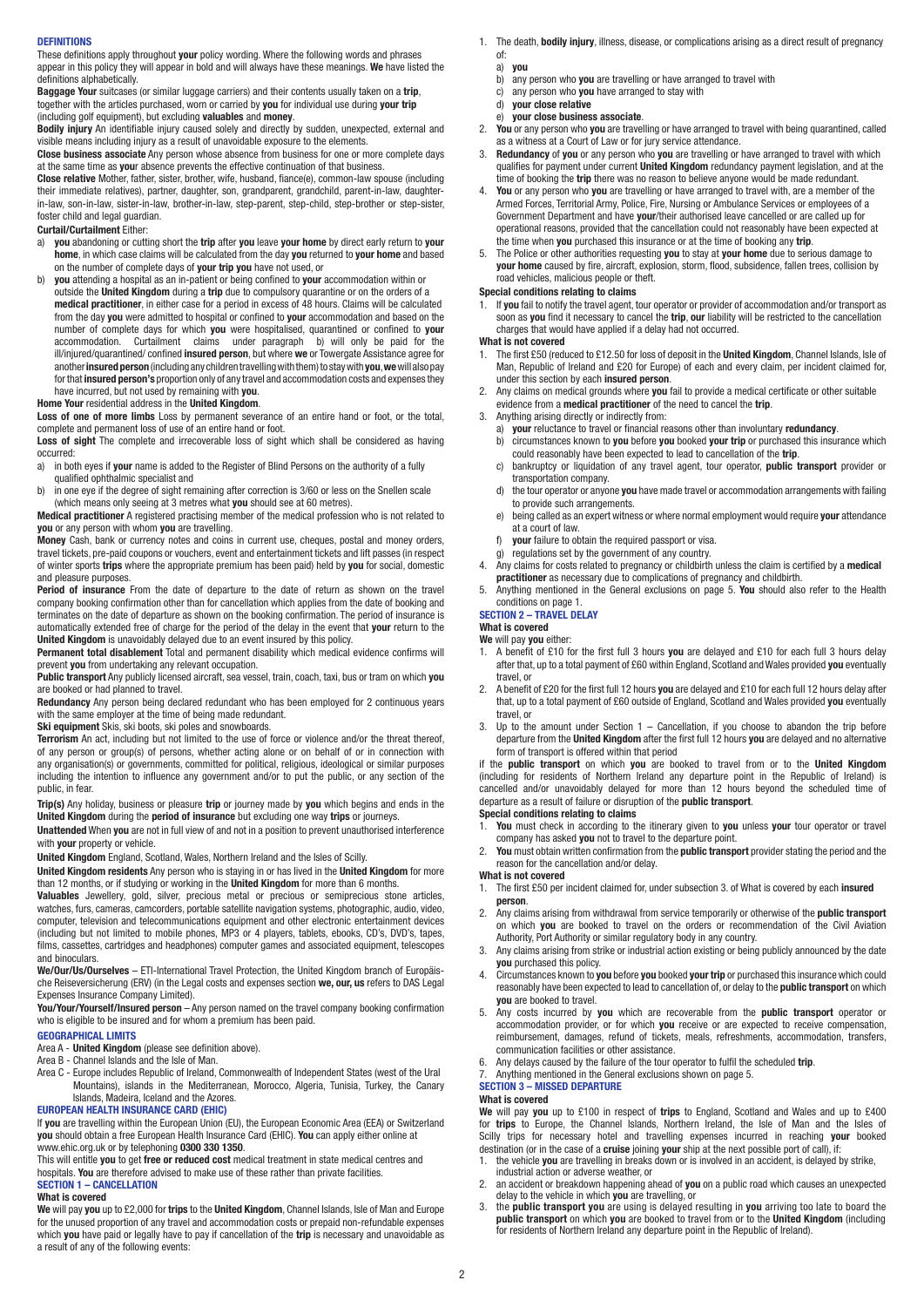#### **Special conditions relating to claims**

1. **You** must allow enough time for the **public transport** or other transport to arrive on schedule and to deliver **you** to the departure point.

# **What is not covered**<br>1. Any claims arising

- 1. Any claims arising from strike or industrial action existing or being publicly announced by the date **you** purchased this policy.
- 2. Any claims arising If **you** are not proceeding directly to the departure point.<br>3. Circumstances known to **you** before you booked your trip or purchased this
- 3. Circumstances known to **you** before **you** booked **your trip** or purchased this insurance which could reasonably have been expected to result in **you** arriving too late to board the **public transport** on which **you** are booked to travel.
- 4. Anything mentioned in the General exclusions shown on page 5.

#### **SECTION 4 – PERSONAL ACCIDENT**

#### **What is covered**

**We** will pay one of the following benefits, which will be paid to **you** or **your** legal personal representative, if **you** sustain **bodily injury** during **your trip** which shall solely and independently of any other cause, result within one year in **your** death, **loss of one or more limbs, loss of sight** or **permanent total disablement**.

| <b>BENEFIT</b>                                                                     | Up to age 17<br>years inclusive | Age 18 years to<br>69 years inclusive | Age 70 years and<br>over |
|------------------------------------------------------------------------------------|---------------------------------|---------------------------------------|--------------------------|
| 1. Death                                                                           | £1.000                          | £10.000                               | £10.000                  |
| 2. Loss of one or more limbs<br>and or <b>loss of sight</b> in one<br>or both eyes | £10.000                         | £10.000                               | £10,000                  |
| 3. Permanent total<br>disablement                                                  | Not covered                     | £10,000                               | Not covered              |

### The total amount payable under this section is £10,000 per **insured person**.

**Special conditions relating to claims**

Benefit is not payable to you under more than one of items 1., 2. or 3.

- **What is not covered**
- 1. Any claims for death, loss or disablement caused directly or indirectly by a **bodily injury** which existed prior to the commencement of the **trip**.
- 2. Anything mentioned in the General exclusions shown on page 5.

### **SECTION 5 – MEDICAL AND OTHER EXPENSES**

#### **What is covered**

This section includes assistance by Towergate Assistance who must be contacted as soon as possible in the event of death, **bodily injury**, illness, disease or if hospitalisation and/or compulsory quarantine occurs or if repatriation, abandonment of the **trip** or **curtailment** has to be considered.

**We** will pay you up to £2,000,000 for the following expenses which are necessarily incurred within 12 months of the incident, if during **your trip you** suffer unforeseen **bodily injury**, illness, disease and/or compulsory quarantine, or as a result of any of the other events occurring as shown below: -

- 1. Outside the **United Kingdom** for emergency medical and surgical treatment and hospital and nursing home charges. Claims for emergency dental treatment (for pain relief only) are limited to the limited to £250.
- 2. For necessary additional accommodation and travelling/repatriation expenses (economy class) if **you** are hospitalised as an in-patient during the **trip**, or if it is medically necessary for **you** to stay beyond **your** scheduled return date. This includes with the prior authorisation of Towergate Assistance reasonable additional accommodation and travelling/repatriation expenses (economy class) for one relative or friend to stay with **you** or travel to **you** from their home in the **United Kingdom** if **you** have to be accompanied on medical advice (limited to £1,000 in all for **trips** solely within the **United Kingdom**) or if **you** are a child and require an escort home. 3. In the event of death:
	- a) up to £7,500 for conveyance of the body or ashes to **your home** (limited to £1,000 for death in the **United Kingdom**)
	- b) local funeral expenses abroad limited to £7,500.
- 4. The cost of taxi fares and telephone calls necessarily incurred up to a maximum of £100.
- 5. The value of the portion of **your** travel and/or accommodation costs up to the amount under Section 1 – Cancellation, which have not been used and which were paid for before **your trip** commenced (including ski hire, ski school and lift passes, which do not have to be paid for before **your trip** commenced, in respect of winter sports **trips** where the appropriate premium has been paid) if **you** have to **curtail your trip**.
- 6. For reasonable additional travelling expenses if **you** have to return to **your home** earlier than planned due to:<br>a) death.
- a) death, **bodily injury**, illness or disease of a **close relative** or a **close business associate** resident in the **United Kingdom**, or b) the Police or other authorities asking **you** to return to **your home** due to serious damage
	- to **your home** caused by fire, aircraft, explosion, storm, flood, subsidence, fallen trees,

 collision by road vehicles, malicious people or theft. For **trips** solely within the **United Kingdom** additional travelling expenses are limited to £300 **per insured person**.

### **Special conditions relating to claims**

- 1. All receipts must be retained and produced in the event of a claim. **Your** claim may be rejected or the amount of any relevant claim reduced if receipts are not produced.
- 2. If you suffer **bodily injury**, illness or disease **we** reserve the right to move **you** from one hospital to another and/or arrange for **your** repatriation to **your home** at any time during the **trip**. **We** will do this, if in the opinion of Towergate Assistance or **us** (based on information provided by the **medical practitioner** in attendance), **you** can be moved safely and/or travel safely to **your home** or a suitable hospital nearby to continue treatment.
- 3. The intention of this section is to pay for emergency medical/surgical/dental treatment only and not for treatment or surgery that can be reasonably delayed until **your** return **home**. **Our** decisions regarding the treatment or surgery that **we** will pay for (including repatriation to **your home**) will be based on this.

If **you** do not accept our decisions and do not want to be repatriated, then **we** will cancel **your** cover under the medical related sections being Section 1- Cancellation, Section 4 – Personal accident, Section 5 – Medical and other expenses and Section 6 – Hospital benefit of **your** policy and refuse to deal with claims from **you** for any further treatment and/or **your** repatriation to **your home**. Cover for **you** under all other sections will however continue for the remainder of the **trip**. **What is not covered**

- 1. TThe first £50 of each and every claim, per incident claimed for, under this section by each **insured person** (reduced to £12.50 under paragraphs 2. and 6. of this section).
- 2. Any sums which can be recovered by **you** and which are covered under any National Insurance Scheme or Reciprocal Health Arrangement.
- 3. Any claims that are not confirmed as medically necessary by the attending **medical practitioner** or

Towergate Assistance and any additional travelling expenses not authorised by **us** or Towergate Assistance if **you** have to return **home** earlier than planned or be repatriated, or if abandonment of the **trip** or **curtailment** has to be considered.

- 4. Any claims arising directly or indirectly for:<br>a) any form of treatment or surgery w
	- a) any form of treatment or surgery which in the opinion of Towergate Assistance or **us** (based on information provided by the attending **medical practitioner**), can be reasonably delayed until **your** return to the **United Kingdom**.
	- b) any expenses which are not usual, reasonable or customary to treat **your bodily injury**, illness or disease.
- c) any expenses incurred in obtaining or replacing medication and/or treatment which at the time of departure is known to be required or to be continued outside the **United Kingdom**.
	- d) any additional hospital costs arising from single or private room accommodation unless confirmed as medically necessary by Towergate Assistance, based on information provided by the attending **medical practitioner**.
- e) any treatment or services provided by a health spa, convalescent or nursing home or any rehabilitation centre unless agreed by Towergate Assistance.
	- f) the costs of any non-emergency treatment or surgery, including exploratory tests, which are not directly related to the **bodily injury**, illness or disease which necessitated **your** admittance into hospital.
- 5. Any claims for costs related to pregnancy or childbirth unless the claim is certified by a **medical practitioner** as necessary due to complications of pregnancy and childbirth.
- 6. Expenses incurred as a result of a tropical disease where **you** have not had the NHS recommended inoculations and/or not taken the NHS recommended medication prior to travel, including medication to prevent malaria.
- 7. Anything mentioned in the General exclusions shown on page 5. **You** should also refer to the Health conditions on page 1.

#### **SECTION 6 – HOSPITAL BENEFIT**

#### **What is covered**

**We** will pay **you** the following amounts if **you** have to stay in hospital as an in-patient or are confined to **your** accommodation due to **your** compulsory quarantine, or on the orders of a **medical practitioner** (or the ship's doctor in the case of a cruise) as a result of **bodily injury**, illness or disease you sustain:

1. £10 for every complete 24 hours up to a maximum of £600 for **trips** outside the **United Kingdom**, or

2. £10 for every complete 24 hours up to a maximum of £100 for **trips** solely within the **United Kingdom**.

**We** will pay these amounts in addition to any medical expenses, additional accommodation, travelling or repatriation expenses incurred under Section 5 – Medical and other expenses, provided **we** pay a claim under that section. This payment is meant to help **you** pay for additional expenses such as taxi fares and phone calls incurred by **your** visitors during **your** stay in hospital.

### **Special conditions relating to claims**

- 1. **You** must tell Towergate Assistance as soon as possible of any **bodily injury**, illness or disease which necessitates **your** admittance to hospital as an in-patient, compulsory quarantine or confinement to **your** accommodation on the orders of a **medical practitioner**.
- 2. Documentation must be submitted to confirm the date and time of admission and discharge.

## **What is not covered**

- 1. Hospitalisation, compulsory quarantine or confinement to **your** accommodation as a result of a tropical disease where **you** have not had the NHS recommended inoculations and/or not taken the NHS recommended medication prior to travel, including medication to prevent malaria.
- 2. Anything mentioned in the General exclusions shown on page 5.
- **SECTION 7 PERSONAL PROPERTY**

## **What is covered**

### **Subsection A - Baggage**

- 1. **We** will pay **you** up to £1,000 for the accidental loss of, theft of, damage to or destruction of baggage and valuables. The amount payable in the event of a total loss, will be the value at today's prices less a deduction for wear, tear and depreciation (loss of value), or **we** may replace, reinstate or repair the lost or damaged **baggage** and/or **valuables**.
- The maximum **we** will pay **you** for the following items is:
- a) £200 for any one article, pair or set of articles (for example golf equipment).
- b) £400 in total for all **valuables**.

In the event of a claim in respect of a pair or set of articles **we** shall be liable only for the value of that part of the pair or set which is lost, stolen, damaged or destroyed.

## **Subsection B – Delayed baggage**

1. **We** will also pay **you** up to £100, for the emergency replacement of clothing, medication and toiletries if **your baggage** is temporarily lost in transit during the outward journey and not returned to **you** within 12 hours, as long as **we** receive written confirmation from the carrier or tour representative, confirming the number of hours the **baggage** was delayed.

Any amount **we** pay **you** under this subsection will be deducted from **your baggage** claim under Subsection A – **Baggage** if **your baggage** proves to be permanently lost.

# **Subsection C – Personal money**<br>1. We will pay you up to £400 (

1. **We** will pay **you** up to £400 (cash limited to £250) if **your** own personal **money** is lost or stolen whilst being carried on **your** person or left in a locked hotel safe or safety deposit box. If **you** are aged under 16 at the time of the incident, the maximum **we** can pay **you** is £50.

## **Special conditions relating to claims**

- 1. **You** must exercise reasonable care for the safety and supervision of **your** property.
- 2. **You** must get a written report from the local Police in the country where the incident occurred within 24 hours or as soon as possible thereafter of the discovery in the event of loss, theft or attempted theft of all **baggage**, **valuables** or personal **money**. Failure to comply may result in **your** claim being rejected or the amount of any relevant claim reduced.
- 3. **You** must get a written carriers report if **your baggage** is lost, damaged or destroyed in transit (or a Property Irregularity Report (PIR) in the case of an airline).
- 4. **You** must provide suitable evidence of purchase/ownership and value of all items lost, stolen, damaged or destroyed.

## **What is not covered**

- 1. The first £60 of each and every claim, per incident claimed for, under this section by each **insured person** (not applicable to Subsection B – Delayed baggage).
- 2. Loss, theft of, damage or destruction:
	- a) due to delay, confiscation or detention by customs or other officials or authorities.
- b) of contact lenses, dentures, hearing aids, samples or merchandise, bonds, coupons, securities, stamps or documents of any kind (other than as defined in the personal **money** definition), vehicles or accessories (other than wheelchairs and pushchairs only), tents, antiques, musical instruments, pictures, sports gear whilst in use (other than ski equipment in respect of winter sports **trips** where the appropriate premium has been paid), pedal cycles, dinghies, boats and/ or ancillary equipment.
	- c) caused by wear and tear, depreciation (loss in value), atmospheric or climatic conditions, moth vermin, any process of cleaning or restoring, mechanical or electrical breakdown.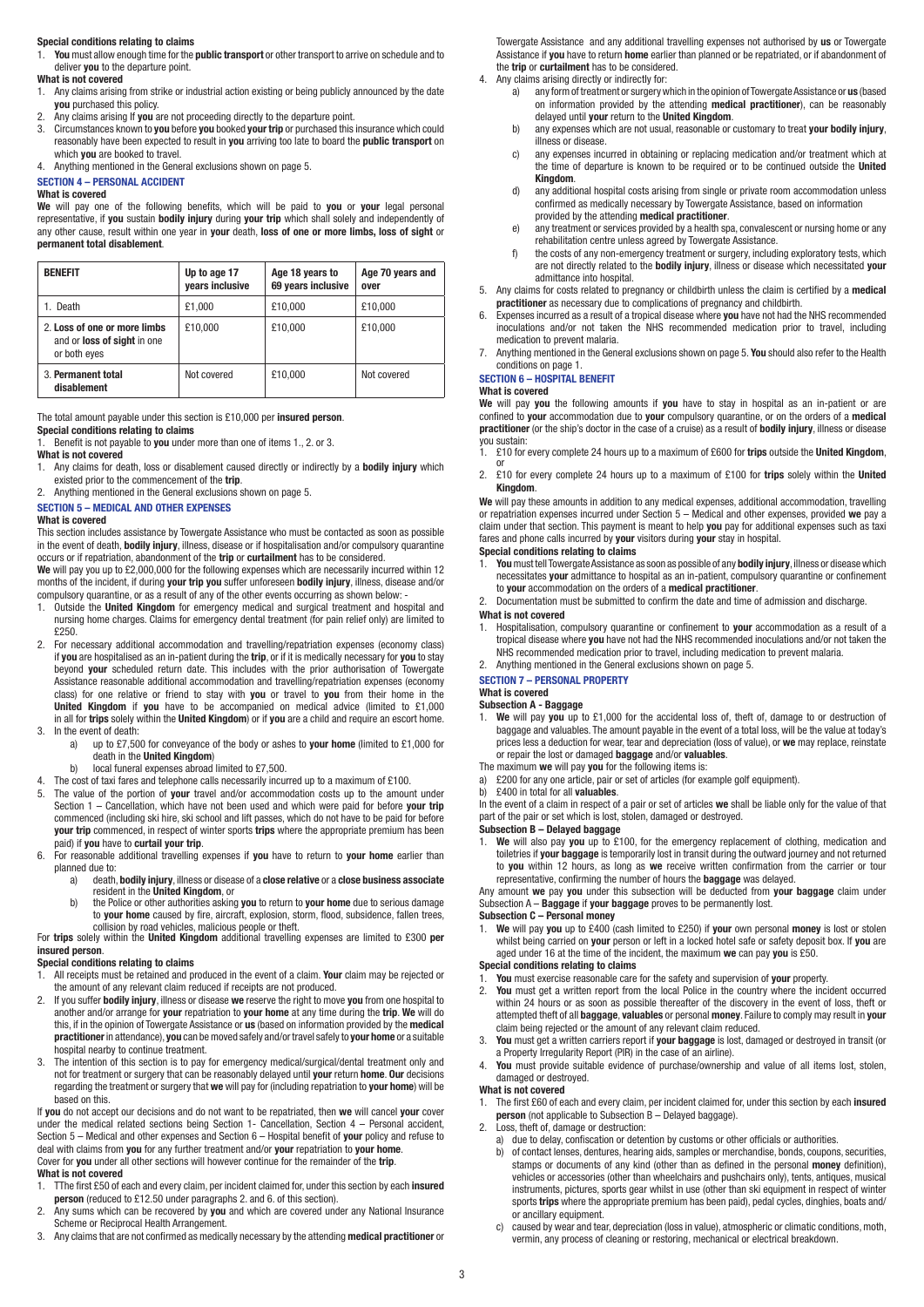- d) of **valuables** left **unattended** at any time (including in a vehicle, in checked in luggage or while in the custody of a carrier, tour operator or **public transport** operator) unless deposited in a hotel safe, safety deposit box or left in **your** locked accommodation.
- 3. Loss, damage or destruction due to cracking, scratching breakage of or damage to china, glass (other than glass in watch faces, cameras, binoculars or telescopes), porcelain or other brittle or fragile articles being transported by a carrier, unless the breakage is due to fire, theft or an
- accident to the vessel, aircraft, sea vessel, train or vehicle in which they are being carried. 4. **Baggage** stolen from;
- a) an unattended coach/bus unless it was in the locked luggage compartment of the coach/bus and evidence of force and violent entry to the vehicle is available.
- b) the passenger compartment of any unattended vehicle.
- 5. Any shortages due to error, omission or depreciation in value.
- 6. Any property more specifically covered under any other insurance.
- 7. Anything mentioned in the General exclusions shown on page 5.

#### **SECTION 8 – LOSS OF PASSPORT OR VISA EXPENSES What is covered**

**We** will pay **you** up to £200 for unavoidable additional travel or accommodation expenses **you** incur abroad in obtaining a new passport or visa, if **your** passport or visa is lost or stolen.

## **Special conditions relating to claims**

- 1. **You** must exercise reasonable care for the safety and supervision of **your** passport and visa.
- 2. **You** must get a written report from the consulate and local Police in the country where the incident occurred within 24 hours or as soon as possible thereafter of the discovery in the event of loss or theft of **your** passport or visa. Failure to comply may result in **your** claim being rejected or the amount of any relevant claim reduced.

## **What is not covered**

- 1. Loss, destruction or damage:
- a) due to confiscation or detention by customs or other officials or authorities.
- b) to **your** passport or visa if left **unattended** at any time (including in a vehicle, in checked in luggage or while in the custody of a carrier, tour operator or **public transport** operator) unless deposited in a hotel safe, safety deposit box or left in **your** locked accommodation. 2. Anything mentioned in the General exclusions shown on page 5.

## **SECTION 9 – PERSONAL LIABILTY**

#### **What is covered**

**We** will pay **you** up to £1,000,000 (including legal costs and expenses) against any amount **you** become legally liable to pay as compensation for any claim or series of claims arising from any one event or source of original cause that happened during the **trip** leading to claims made against **you**  for accidental:

- 1. **Bodily injury**, death, illness or disease to any person who is not a member of **your** family or household or employed by **you**.
- 2. Loss of or damage to any property which does not belong to, is not in the charge of and is not in the control of **you**, any member of **your** family or household or anyone employed by **you**.
- 3. Damage to **your** temporary holiday accommodation that does not belong to **you** or any member of **your** family or household or an employee.

### **Special conditions relating to claims**

- 1. **You** must give **us** written notice of any incident, which may result in a claim as soon as possible.<br>2. **You** must send us every court claim form. letter of claim or other document as soon as **you** receive
- 2. **You** must send us every court claim form, letter of claim or other document as soon as **you** receive it.
- 3. **You** must not admit any liability or pay, offer to pay, promise to pay or negotiate any claim without our permission in writing.
- 4. **We** will be entitled to take over and carry out in **your** name the defence of any claims for compensation or damages or otherwise against any third party. **We** will have full discretion in the conduct of any negotiation or proceedings or in the settlement of any claim and **you** will give us all necessary information and assistance which **we** may require.
- 5. If **you** die, **your** legal representative(s) will have the protection of this cover as long as they comply with the terms and conditions outlined in this policy

## **What is not covered**

- 1. Fines imposed by a Court of Law or other relevant bodies.<br>2. Anything caused directly or indirectly by:
- Anything caused directly or indirectly by;
	- a) liability which **you** are responsible for because of an agreement (such as a hire agreement) that was made.<br>b) injury, loss or damage arisin
	- injury, loss or damage arising from:
- ownership or use of aircraft, horse-drawn or mechanical/motorised vehicles, vessels (other than rowing boats, punts or canoes), animals (other than horses, domestic dogs or cats), or firearms (other than guns being used for sport).
	- II. the occupation (except temporarily for the purposes of the **trip**) or ownership of any land or buildings.<br>Ill the carrying
	- III. the carrying out of any trade or profession.<br>IV. racing of any kind.
	- racing of any kind.
	-

#### V. any deliberate act.<br>3 Anything mentioned in the G. 3. Anything mentioned in the General exclusions shown on page 5.

### **SECTION 10 - LEGAL COSTS AND EXPENSES**

Important - cover under this section is underwritten and administered by DAS Legal Expenses Insurance Company Limited **(DAS)**.The legal advice service is provided by DAS Law Limited and or a preferred law firm on behalf of **DAS**.

#### **DAS LEGAL EXPENSES INSURANCE COMPANY & DAS LAW**

DAS Legal Expenses Insurance Company Limited is authorised by the Prudential Regulation Authority and regulated by the Financial Conduct Authority (FRN202106) and the Prudential Regulation Authority, DAS Legal Expenses Insurance Company Limited, DAS House, Quay Side, Temple Back, Bristol BS1 6NH , Registered in England and Wales, Company Number 103274, Website; www.das.co.uk. DAS Law Limited is authorised and regulated by the Solicitors Regulation Authority, (registered number 423113), DAS Law Limited Head and Registered Office, North Quay, Temple Back, Bristol BS1 6FL, Registered in England and Wales, Company Number 5417859, Website; www.daslaw.co.uk

**DAS** agrees to provide the insurance described in this section, in return for payment of the premium and subject to the terms, conditions, exclusions and limitations set out in this section, provided that: 1. **reasonable prospects** exist for the duration of the claim.

- 
- 2. the **date of occurrence** of the **insured incident** is during the **period of insurance.**<br>3. any legal proceedings will be dealt with by a court, or other body which **DAS** agree. 3. any legal proceedings will be dealt with by a court, or other body which **DAS** agree to, within the **countries covered**, and

#### 4. the **insured incident** happens within the **countries covered**.

#### **What DAS will pay**

**DAS** will pay an appointed representative, on **your** behalf, **costs and expenses** incurred following an **insured incident**, provided that:<br>a. the most **DAS** will pay for all

- a. the most **DAS** will pay for all claims resulting from one or more event arising at the same time or
- from the same originating cause is £25,000.<br>b. the most **DAS** will pay in **costs and expenses** is no more than the amount **DAS** would have paid to<br>a **preferred law firm**. The amount **DAS** will pay a law firm (where actin representative) is currently £100 per hour. This amount may vary from time to time.
- c. in respect of an appeal or the defence of an appeal, **you** must tell **DAS** within the time limits allowed that **you** want to appeal. Before **DAS** pay the **costs and expenses** for appeals, **DAS** must agree that reasonable prospects exist.
- d. for an enforcement of judgment to recover money and interest due to **you** after a successful claim
- under this section, DAS must agree that reasonable prospects exist, and<br>e. where an award of damages is the only legal remedy to a dispute and the cost of pursuing legal<br>action is likely to be more than any award of damage **expenses** is the value of the likely award.

#### **What DAS will not pay**

In the event of a claim, if **you** decide not to use the services of a **preferred law firm**, **you** will be responsible for any costs that fall outside the **DAS standard terms of appointment** and these will not be paid by **DAS**.

#### **Definitions applicable to this section**

The following words have these meanings wherever they appear in this section in **bold**:

**Appointed representative** The **preferred law firm** or law firm **DAS** will appoint to act on behalf of **you**. **Costs and expenses** Means:

- a. All reasonable and necessary costs chargeable by the **appointed representative** and agreed by **DAS** in accordance with the **DAS standard terms of appointment**.
- b. The costs incurred by opponents in civil cases if **you** have been ordered to pay them, or **you** pay them with **DAS'** agreement.

#### **Countries covered** Worldwide

**DAS standard terms of appointment** The terms and conditions (including the amount **DAS** will pay to an **appointed representative**) that apply to the relevant type of claim, which could include a conditional fee agreement (no win, no fee). Where a law firm is acting as an **appointed representative** the amount is currently £100 per hour. This amount may vary from time to time.

**Date of occurrence** The date of the event that leads to a claim. If there is more than one event arising at different times from the same originating cause, the **date of occurrence** is the date of the first of these events. (This is the date the event happened, which may be before the date **you** first became aware of it.)

**Preferred law firm** A law firm or barristers' chambers **DAS** choose to provide legal services. These legal specialists are chosen as they have the proven expertise to deal with **your** claim and must comply with **DAS'** agreed service standard levels, which **DAS** audit regularly. They are appointed according to the **DAS standard terms of appointment**.

**Reasonable prospects** The prospects that **you** will recover losses or damages (or obtain any other legal remedy that **DAS** have agreed to, including an enforcement of judgment), makes a successful defence or make a successful appeal or defence of an appeal, must be at least 51%. **DAS**, or a **preferred law firm** on **DAS'** behalf, will assess whether there are **reasonable prospects**.

**DAS** DAS Legal Expenses Insurance Company Limited. **Insured incident** A specific or sudden accident that causes death or **bodily injury** to **you**.

**Exclusions applying to Section 10 (also see the General exclusions)**

#### **What is not covered**

**DAS** will not pay for the following:

- 1. any claim relating to any illness or **bodily injury** that happens gradually or is not caused by a specific or sudden accident.
- 2. Any claim relating to psychological injury or mental illness unless the condition follows a specific or sudden accident that has caused physical **bodily injury** to **you**.
- 3. Defending **your** legal rights, but **DAS** will cover defending a counter-claim.
- 4. Any claim relating to clinical negligence.<br>5. A claim where **vou** have failed to not
- 5. A claim where **you** have failed to notify **DAS** of the **insured incident** within a reasonable time of it happening and where this failure adversely affects the **reasonable prospects** of a claim or **DAS** consider their position has been prejudiced.
- 6. An incident or matter arising before the start of this cover.
- 7. **Costs and expenses** incurred before **DAS'** written acceptance of a claim.
- 8. Fines, penalties, compensation or damages that a court or other authority orders **you** to pay.
- 9. Any legal action **you** take that **DAS** or the **appointed representative** have not agreed to, or where **you** do anything that hinders **DAS** or the **appointed representative**.
- 10. A dispute with **DAS** not otherwise dealt with under Condition 7. applying to this section.
- 11. **Costs and expenses** arising from or relating to judicial review, coroner's inquest or fatal accident
- inquiry 12. Any **costs and expenses** that are incurred where the **appointed representative** handles the claim under a contingency fee arrangement.
- 13. A claim against ETI International Travel Protection, **DAS** or any tour operator or travel agent.
- 14. Any claim where **you** are not represented by a law firm or barrister.

#### **Conditions applying to Section 10**

4

- 1. a. On receiving a claim, if legal representation is necessary, **DAS** will appoint a **preferred law firm** as **your appointed representative** to deal with **your** claim. They will try to settle **your** claim by negotiation without having to go to court.
	- b. If the appointed **preferred law firm** cannot negotiate settlement of **your** claim and it is necessary to go to court and legal proceedings are issued or there is a conflict of interest, then **you** may choose a law firm to act as the **appointed representative**.
	- c. If **you** choose a law firm as **your appointed representative** who is not a **preferred law firm**, **DAS** will give **your** choice of law firm the opportunity to act on the same terms as a **preferred law firm**. However if they refuse to act on this basis, the most **DAS** will pay is the amount **DAS** would have paid if they had agreed to the **DAS standard terms of appointment**. The amount **DAS** will pay a law firm (where acting as the appointed representative) is currently £100 per hour. This amount may vary from time to time.
- d. The **appointed representative** must co-operate with **DAS** at all times and must keep **DAS** up to date with the progress of the claim.<br>2. a. You must co-operate fully with DAS and
- You must co-operate fully with DAS and the appointed representative
- b. **You** must give the **appointed representative** any instructions that **DAS** ask **you** to.
- 3. a. **You** must tell **DAS** if anyone offers to settle a claim. **You** must not negotiate or agree to a settlement without **DAS'** written consent.
- b. If **you** do not accept a reasonable offer to settle a claim, **DAS** may refuse to pay further **costs and expenses**.
- c. **DAS** may decide to pay **you** the reasonable value of **your** claim, instead of starting or continuing legal action. In these circumstances **you** must allow **DAS** to take over and pursue or settle any claim. **You** must also allow **DAS** to pursue at their own expense and for their own benefit, any claim for compensation against any other person and **you** must give **DAS** all the information and help **DAS** need to do so.
- 4. a. **You** must instruct the **appointed representative** to have **costs and expenses** taxed, assessed or audited if **DAS** ask for this.
- b. **You** must take every step to recover **costs and expenses** and court attendance expenses that **DAS** have to pay and must pay **DAS** any amounts that are recovered.
- 5. If the **appointed representative** refuses to continue acting for **you** with good reason, or if **you** dismiss the **appointed representative** without good reason, the cover **DAS** provide will end immediately, unless **DAS** agree to appoint another **appointed representative**.
- 6. If **you** settle or withdraw a claim without **DAS'** agreement, or do not give suitable instructions to the **appointed representative**, **DAS** can withdraw cover and will be entitled to reclaim from **you** any **costs and expenses DAS** has paid.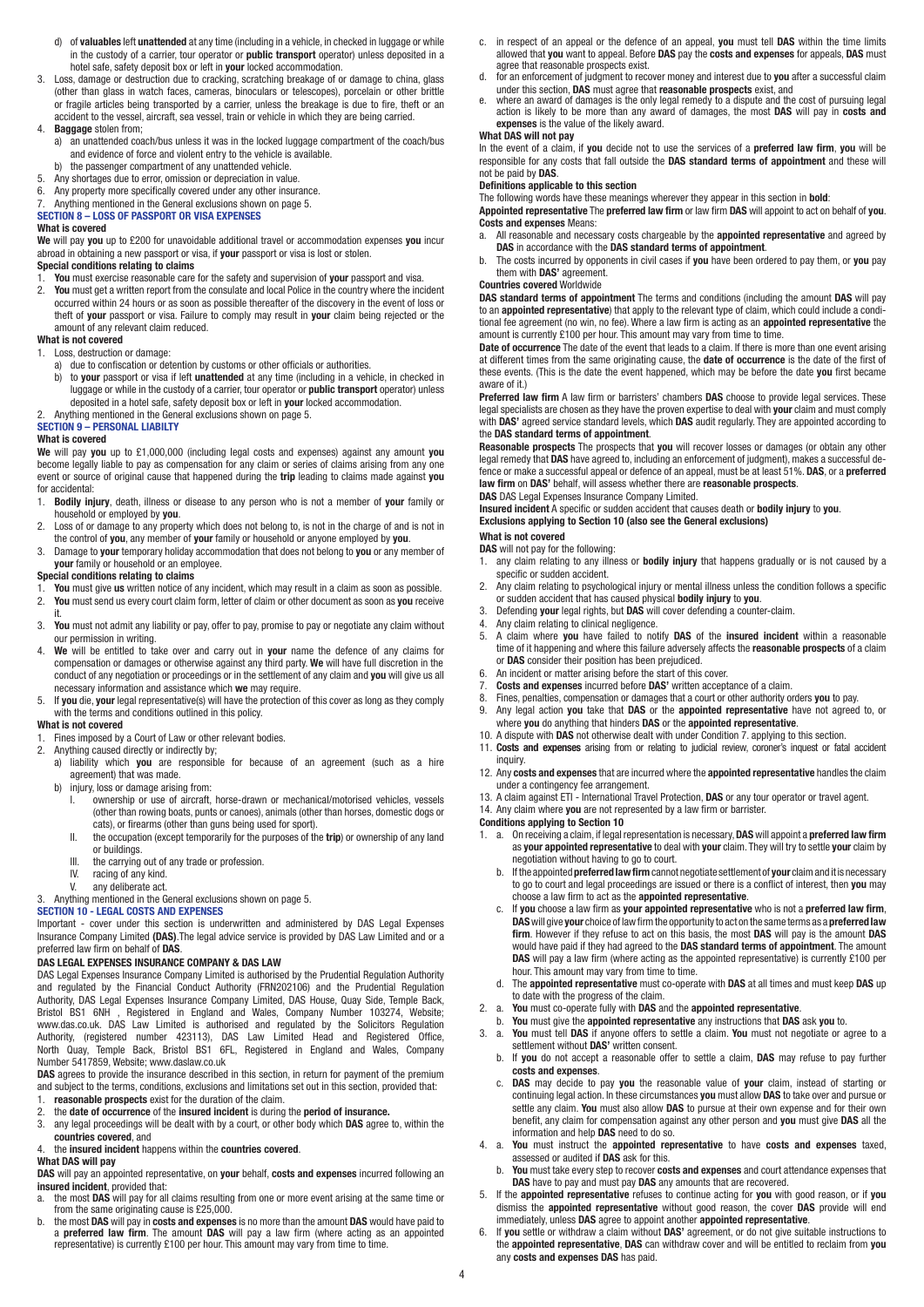- 7. If there is a disagreement between **you** and **DAS** about the handling of a claim and it is not resolved through **DAS'** internal complaints procedure **you** can contact the Financial Ombudsman Service for help. This is a free arbitration service for eligible consumers, small businesses, charities and trusts. (Details available from **www.financial-ombudsman. org.uk**). If the dispute is not covered by the Financial Ombudsman Service there is a separate arbitration process. Thearbitrator will be a barrister, solicitor or other suitably qualifed person chosen jointly by **you** and **DAS**. If there is a disagreement over the choice of arbitrator, **DAS** will ask the Chartered Institute of Arbitrators to decide. The arbitrator will decide who will pay the costs of the arbitration. For example, costs may be split between **you** and **DAS** or may be paid by either **you** or **DAS**.
- 8. **DAS** may require **you** to get, at **your** expense, an opinion from an expert that **DAS** considers appropriate on the merits of the claim or proceedings, or on a legal principle. The expert must be approved in advance by **DAS** and the cost agreed in writing between **you** and **DAS**. Subject to this, **DAS** will pay the cost of getting the opinion if the expert's opinion indicates that it is more likely than not that **you** will recover damages (or obtain any other legal remedy that **DAS** have agreed to) or makes a successful defence.
- 9. **You** must:
	- a. keep to the terms and conditions of this section.
	- b. take reasonable steps to avoid and prevent claims.
	- take reasonable steps to avoid incurring unnecessary costs.
	- d. send everything **DAS** asks for, in writing, and
	- e. report to **DAS** full and factual details of any claim as soon as possible and give **DAS** any information **DAS** need.
- 10. **DAS** will, at **DAS'** discretion, void this section (make it invalid) from the date of claim, or alleged claim, and/or **DAS** will not pay the claim if:
	- a. a claim **you** have made to obtain benefit under this policy is fraudulent or intentionally exaggerated, or
- a false declaration or statement is made in support of a claim.
- 11. Apart from **DAS**, **you** are the only person who may enforce all or any part of this policy and the rights and interests arising from or connected with it. This means that the Contracts (Rights of Third Parties) Act 1999 does not apply to this section in relation to any third-party rights or interest.
- 12. If any claim covered under this section is also covered by another policy, or would have been covered if this section did not exist, **DAS** will only pay their share of the claim even if the other insurer refuses the claim.
- 13. This section is governed by the law that applies in the part of the **United Kingdom**, Channel Islands or Isle of Man where **you** normally live. Otherwise, the law of England and Wales applies. All Acts of Parliament mentioned in this section include equivalent laws in Scotland, Northern Ireland, the Isle of Man and the Channel Islands as appropriate.

#### **GENERAL EXCLUSIONS**

- **You** are not covered for anything caused directly or indirectly by:
- 1. **Your** suicide, deliberately injuring **yourself**, being under the influence of drink or drugs (unless prescribed by a doctor), alcoholism, drug abuse and/or addiction, solvent abuse and putting yourself at needless risk (unless **you** are trying to save someone's life).
- 2. **Your** travel against any health requirements stipulated by the carrier, their handling agents or any other **public transport** provider.
- 3. **You** participating in professional or organised sports, winter sports (unless the appropriate premium has been paid), racing, speed or endurance tests or dangerous pursuits.
- 4. Air travel other than as a fare-paying passenger on a regular scheduled airline or licensed charter aircraft.
- 5. Bankruptcy/liquidation of any tour operator, travel agent, **public transport** provider or transportation company.
- 6. Unless **we** provide cover under this insurance, any other loss, damage or additional expense following on from the event for which **you** are claiming. Examples of such loss, damage or additional expense would be the cost of replacing locks after losing keys, costs incurred in preparing a claim or loss of earnings following **bodily injury**, illness or disease.
- 7. War, invasion, acts of foreign enemies, hostilities or warlike operations (whether war be declared or not), civil war, rebellion, **terrorism**, revolution, insurrection, civil commotion and/or civil unrest assuming the proportions of or amounting to an uprising, military or usurped power.
- 8. Loss or damage to any property and expense or legal liability caused by or contributed to or arising from:
	- a) ionising radiations or radioactive contamination from any nuclear fuel or nuclear waste which results in burning nuclear fuel.<br>b) the radioactive toxic explosive
	- b) the radioactive, toxic, explosive or other dangerous properties of nuclear machinery or any part
	- of it.<br>c) pres pressure waves from aircraft and other flying objects travelling faster than the speed of sound.
- 9. **You** travelling on motorcycles up to 125cc but not wearing a crash helmet (whether legally required locally or not) and travelling on any quad bike, all-terrain vehicle or motorcycle over 125cc.
- 10. **You** mountaineering or rock climbing using picks, ropes or guides or pot-holing.
- 11. **Your** manual work or hazardous occupation of any kind.
- 12. **You** taking part in dangerous expeditions or the crewing of a vessel outside European waters.
- 13. Any payment which you would normally have made during **your** travels, if nothing had gone wrong.
- 14. **Your** participation in any illegal act.
- 15. **Your** travel to a country or specific area or event to which the travel advice unit of the Foreign & Commonwealth Office (FCO) has advised against all, or all but essential travel. **You** can go online at www.fco.gov.uk/en/travel-and-living-abroad/travel-advice-by-country/
- 16. The withdrawal, or the disorderly failure to withdraw, of the **United Kingdom**, in whole or in part from the European Union and any transitional arrangements to that withdrawal however named and whether temporary or otherwise, resulting in delay and disruption to, or cancellation of, travel arrangements from any port, airport, station or terminal as a consequence of:
	- a. legislative, regulatory or administrative changes or uncertainty; or
	- b. the total or partial failure of any computer, information or administrative system to function or to deal with required processing volumes in a timely manner; or
	- c. customs, immigration, security or other border controls; or<br>d the closure of airspace or of any port airport station or term d. the closure of airspace or of any port, airport, station or terminal to traffic from or to the **United Kingdom**.

#### **GENERAL CONDITIONS**

**You** must comply with the following conditions to have the full protection of **your** policy. If **you** do not comply **we** may cancel the policy or refuse to deal with relevant claims or reduce the amount of any relevant claim payments.

- 1. No payment will be made under Section 1, 4, 5 or 6 without appropriate medical certification<br>2. If we require medical certificates, information, evidence and receipts, these must be obtaine
- If we require medical certificates, information, evidence and receipts, these must be obtained by **you** at **your** expense.
- 3. In the event of a claim, if **we** require a medical examination **you** must agree to this and in the event of death **we** are entitled to a post mortem examination both at **your** expense.
- 4. If at the time of any incident which results in a claim under this policy, there is another insurance covering the same loss, damage, expense or liability **we** will not pay more than **our** proportional share (not applicable to Section  $4$  – Personal accident).
- 5. **You** must take all reasonable steps to avoid **bodily injury,** death, illness, disease, loss, theft, damage, destruction or legal liability and take all reasonable steps to safeguard **your** property and to recover any lost or stolen articles.
- 6. Throughout **your** dealings with **us we** expect **you** to act honestly.
- If **you** or anyone acting for **you**:<br>a) knowingly provides infor a) knowingly provides information to **us** as part of **your** application for **your** policy that is not true
	- and complete to the best of **your** knowledge and belief; or<br>b) knowingly makes a fraudulent or exaggerated claim under
	- b) knowingly makes a fraudulent or exaggerated claim under **your** policy; or
	- c) knowingly makes a false statement in support of a claim; or
	- d) submits a knowingly false or forged document in support of a claim; or
	- e) makes a claim for any loss or damage caused by **your** wilful act or caused with **your** agreement, knowledge or collusion.

## Then

- a) we may prosecute fraudulent claimants;<br>b) we may make the policy yoid from the d
- we may make the policy void from the date of the fraudulent act;
- c) **we** will not pay any fraudulent claims;
- d) **we** will be entitled to recover from **you** the amount of any fraudulent claim already paid under **your** policy since the start date;
- we may inform the Police of the circumstances. 7. **We** accept as evidence of cover the booking confirmation issued to **you** by the travel company showing that the premium has been paid.
- 8. **You** must not make any payment, admit liability, offer or promise to make any payment without written consent from **us**.
- 9. **We** are entitled to take over any rights in the defence or settlement of any claim and to take proceedings in **your** name for **our** benefit against any other party.
- 10. **We** may at any time pay to **you our** full liability under the policy after which no further payments will be made in any respect.
- 11. If at the time of making a claim there is any other policy covering the same risk **we** are entitled to contact that insurer for a contribution.
- 12. **You** and **we** are free to choose the laws applicable to this policy. As **we** are based in England, **we** propose to apply the laws of England and Wales and by purchasing this policy **you** have agreed to this.

## **FINANCIAL SERVICES COMPENSATION SCHEME (FSCS)**

Towergate Travel and the insurers of this policy are covered by the Financial Services Compensation Scheme (FSCS). If **we** are unable to meet **our** obligations, **you** may be entitled to compensation from the scheme, depending on the type of insurance and the circumstances of the claim. Further information is available from the FSCS at www.fscs.org.uk

#### **THE CONSUMER INSURANCE (DISCLOSURE AND REPRESENTATION) ACT 2012**

This act abolished the duty of disclosure, but imposes on the individual entering into an insurance contract a duty to take reasonable care not to make a misrepresentation to the insurer. In other words, this means that **you** must answer all questions posed by the insurer accurately, truthfully and to the best of **your** knowledge. If **you** do not the insurer may cancel **your** policy, or reject or only pay a proportion of **your** claim depending on whether the misrepresentation was deliberate, reckless or simply careless.

 **EMERGENCY ASSISTANCE, REPATRIATION OR CHANGE IN TRAVEL PLANS** In the event of death, **bodily injury**, illness or disease resulting in any of the above, immediate contact must be made with: **TOWERGATE ASSISTANCE** - Telephone: **+44 (0) 20 3901 1722** Fax: **+44 (0) 20 3901 1723** When calling state **your** identity, **your** policy number and the identity and telephone number of the treating doctor.

## **HOW TO MAKE A CLAIM FOR ALL SECTIONS** (**other than Legal costs and expenses as shown below**)

If **you** need to make a claim, please contact Towergate Travel claims department on **03450 744 838** (opening hours 9am - 5pm Monday to Friday excluding Bank Holidays) and ask for a Claim form and Claims evidence sheet or write to: **Towergate Travel Claims Department, PO Box 1188, Doncaster, DN1 9PQ Email: towergatetravelclaims@directgroup.co.uk You** can also download a pdf of the Claim form and the Claims evidence sheet at: http://www.towergatechapmanstevens.co.uk/coach-travel-insurance.aspx

#### **IN RESPECT OF LEGAL COSTS AND EXPENSES CLAIMS PLEASE CONTACT:**

## **DAS Legal Expenses Insurance Company Limited, DAS House, Quayside, Temple Back, Bristol BS1 6NH Telephone: +44 (0)117 934 2000 Fax: +44 (0)117 934 2109**

You should fill in the claim form and send it to us as soon as possible with all the information and documents required. It is essential that you provide us with as much detail as possible to enable us to handle **your** claim promptly and efficiently. Please keep copies of all the documentation **you** send to **us**.